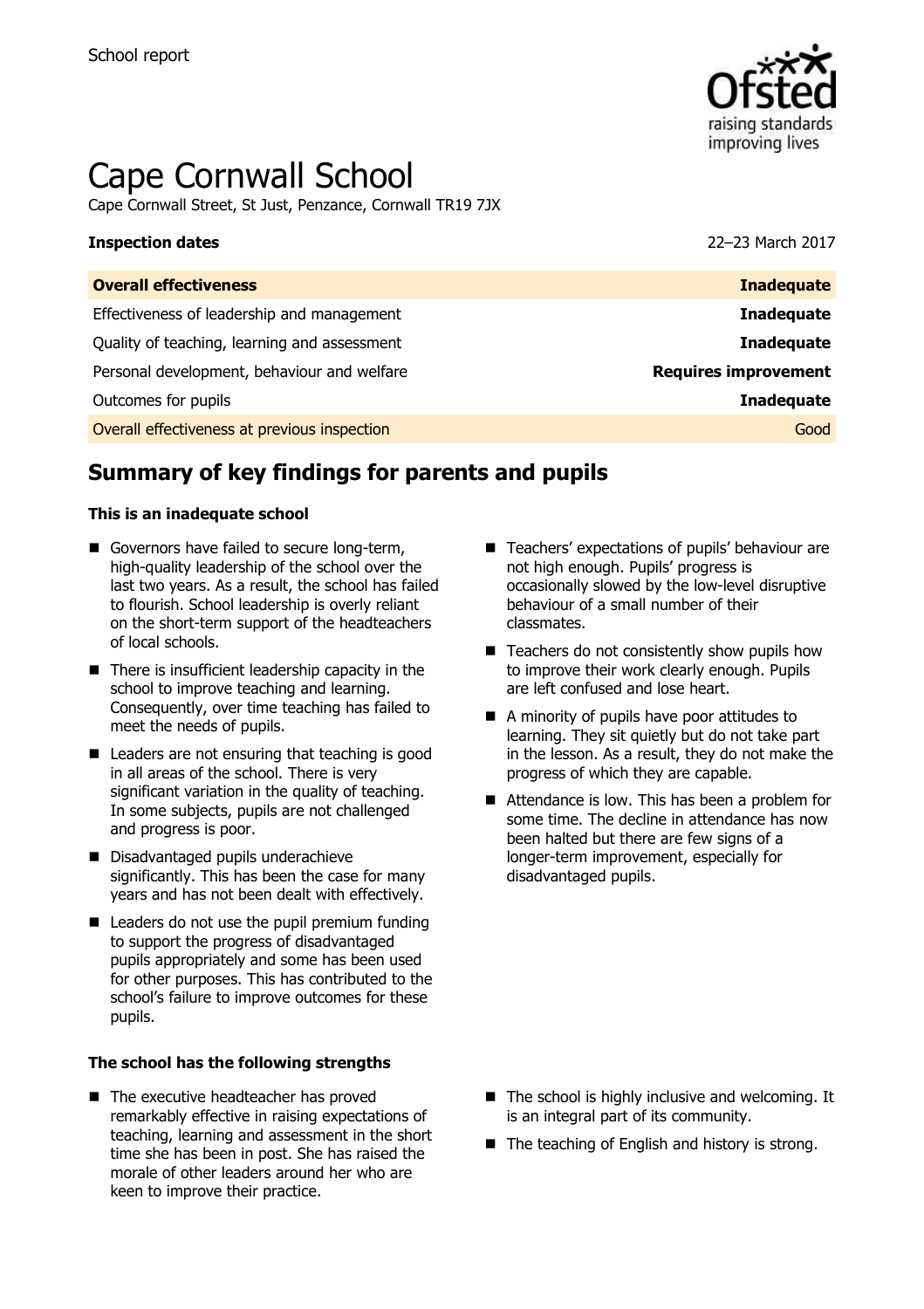

## **Full report**

In accordance with section 44(1) of the Education Act 2005, Her Majesty's Chief Inspector is of the opinion that this school requires special measures because it is failing to give its pupils an acceptable standard of education and the persons responsible for leading, managing or governing the school are not demonstrating the capacity to secure the necessary improvement in the school.

### **What does the school need to do to improve further?**

- **IMPROPE Improve leadership and management by:** 
	- acting rapidly to secure the long-term strategic and operational leadership of the school
	- improving the skills of middle and senior leaders to raise standards
	- improving the leadership of teaching, learning and assessment so that expectations of teachers are consistently high and unambiguous
	- ensuring that the pupil premium funding is used appropriately to improve the outcomes for disadvantaged pupils.
- Improve teaching, learning and assessment by:
	- dealing with pupils' poor progress, particularly of disadvantaged pupils, caused by poor teaching
	- raising expectations of what pupils can achieve across the school
	- ensuring that assessment is accurate and it is used to inform teachers of what pupils know, understand and can do
	- ensuring pupils know how to improve their work.
- Improve pupils' personal development, behaviour and welfare by:
	- improving the attendance of all pupils, especially disadvantaged pupils
	- eradicating the remaining low-level disruption so that all pupils are able to learn in a positive environment
	- improving pupils' attitudes to learning so that they engage with their learning and make better progress.

External reviews of governance and of the school's use of pupil premium funding should be undertaken to improve these aspects of leadership and management.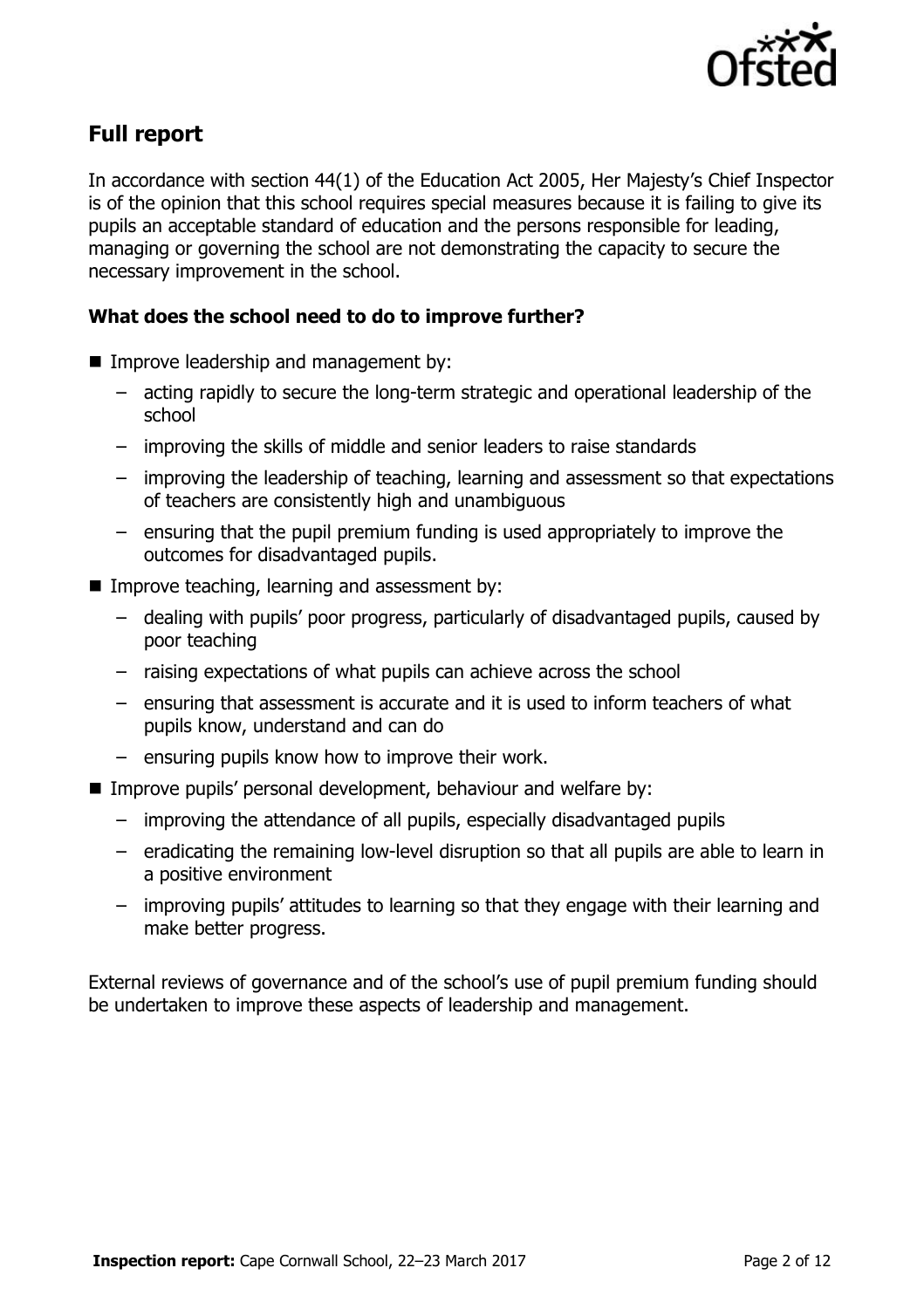

# **Inspection judgements**

#### **Effectiveness of leadership and management Inadequate**

- Governors have failed to ensure that there is sufficient leadership capacity in the school. Since the substantive headteacher left in 2015, there have been two temporary executive headteachers. The first held the post for a year. The current incumbent has been in post for seven months. Both were commissioned on short-term contracts for half of the week. Leaders within the school are neither expert nor experienced enough to fill the gaps resulting from this arrangement. Consequently, the school has been unable to tackle the profound challenges it faces.
- Since her arrival, the current executive headteacher has made significant progress in tackling the school's deep-seated weaknesses. She has a clear and accurate understanding of the strengths and weaknesses of the school and she has worked with colleagues to develop a plan based on those identified weaknesses. She has acted quickly to carry out the first stages of that plan. However, she acknowledges that the changes she is making are far from being part of normal practice and weak practice remains widespread.
- The leadership of teaching is poor. The school's leaders lack the necessary experience and skills to ensure that teaching is consistently good across all subjects and year groups. Leaders have not ensured that teachers have consistently high expectations of pupils. The result is that pupils, particularly disadvantaged pupils, are not making the progress that they should.
- Until recently, leaders have not managed the performance of teachers effectively to improve the quality of teaching and learning in the school, resulting in underperformance going unchecked. This year, the executive headteacher has introduced a much more rigorous structure which is entirely focused on the quality of teaching. Early signs indicate that this is having a positive impact in the classroom.
- Leaders have ensured that teachers have had some training opportunities to develop their skills. However, the impact of this has been limited. Some teachers have changed their classroom practice but many have yet to update their teaching. Leaders have not monitored the impact of the training with sufficient rigour or insisted on the required improvements.
- Leaders have not ensured that teachers routinely assess pupils' work accurately. Forecasts of GCSE results in 2016 were inaccurate. This is because leaders have not ensured that teachers are up to date with the latest GCSE guidelines. This year, the executive headteacher has ensured that there are opportunities for teachers to moderate their assessments so that the teachers are able to assess more accurately.
- School leaders have not responded to the changes to the key stage 3 national curriculum with sufficient vigour. Current assessment practice does not allow teachers to focus on what it is that pupils actually know, understand and can do. They cannot, therefore, guide pupils' next steps in their learning.
- Leaders have not ensured that the additional funding received for pupil premium pupils is used effectively. Approximately half of the funding has been used to support the school's staffing budget and, consequently, it has had only a limited impact on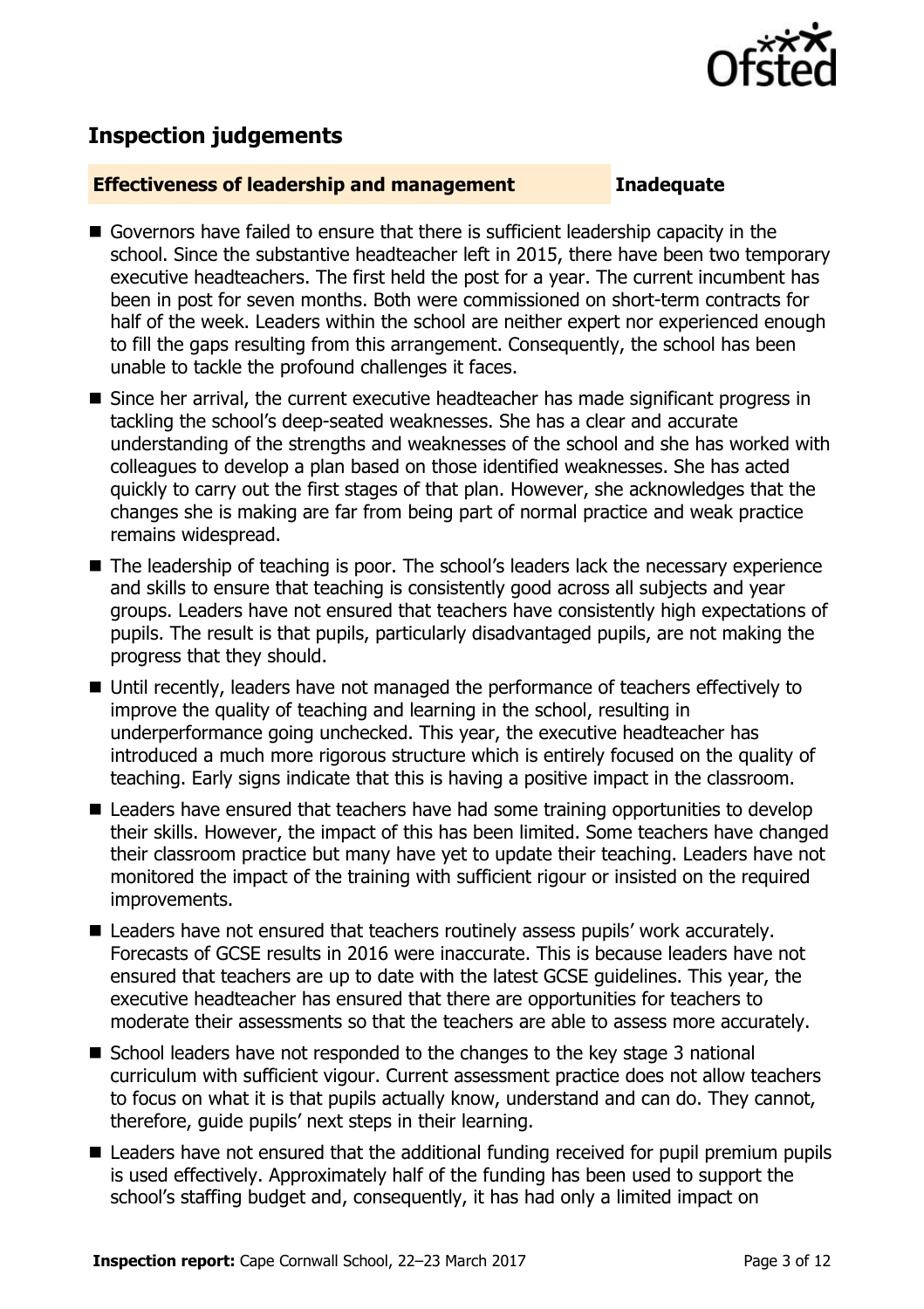

disadvantaged pupils. This is an ineffective use of the funds.

- Leaders did not analyse the effectiveness of the previous year's pupil premium funding with sufficient rigour and consequently repeated the errors for a second year. The poor progress that disadvantaged pupils have made over an extended period is a key feature of the school's poor performance and the lack of analysis has exacerbated the situation. It is also a growing problem for the school as the proportion of disadvantaged pupils in the school is increasing.
- $\blacksquare$  Middle leaders have not made sure that their areas of responsibility are managed effectively. They have only recently taken more responsibility for the quality of teaching in their departments and holding their teachers to account for pupils' outcomes. Accountability is not firmly and consistently embedded across all departments. The result is that there are significant inconsistencies within departments as well as across different departments. Pupils told inspectors that how much progress they made in lessons depended entirely on which teacher they had.
- Until recently, leaders did not analyse patterns of attendance and behaviour in detail. Consequently, they were unable to identify which groups of pupils needed attention and to react accordingly. This is now improving and the previous trend of declining attendance is beginning to reverse.
- Leadership of 'Kites', the attached resource base for pupils with complex learning needs, is very effective in making sure that these vulnerable pupils can gain access to appropriate provision. Leaders ensure that the additional funding for pupils in the main school who have special educational needs and/or disabilities is spent effectively so that pupils are well supported to access their learning. Leaders and teachers are also effective in the use of additional funding which ensures that pupils who fell behind in primary school make good progress and catch up with their classmates when they join Year 7.
- Leaders have ensured that pupils are able to access a broad spectrum of subjects in key stage 4. Many pupils are choosing a good range of academic courses, which prepares them well for further and higher education. Pupils, especially the most able, also benefit from additional opportunities to study less common subjects, such as astronomy.
- Leaders have ensured that suitable careers guidance is in place for pupils. There is a range of good-quality opportunities and pupils value them highly. As yet, however, these opportunities have not been fully coordinated into a coherent programme of careers education.
- Leaders have used external support extensively. Governors have worked with the local authority to commission additional leadership capacity. The local authority has also provided training opportunities for teachers and leaders. While this support has stabilised the school, it has not been effective in developing internal capacity so that the school becomes self-sustaining in the long term.
- The school may continue to appoint newly qualified teachers.

### **Governance of the school**

■ In 2015, governors decided to begin to negotiate a partnership with other local schools but when their plans stalled they were unable to deliver a credible alternative.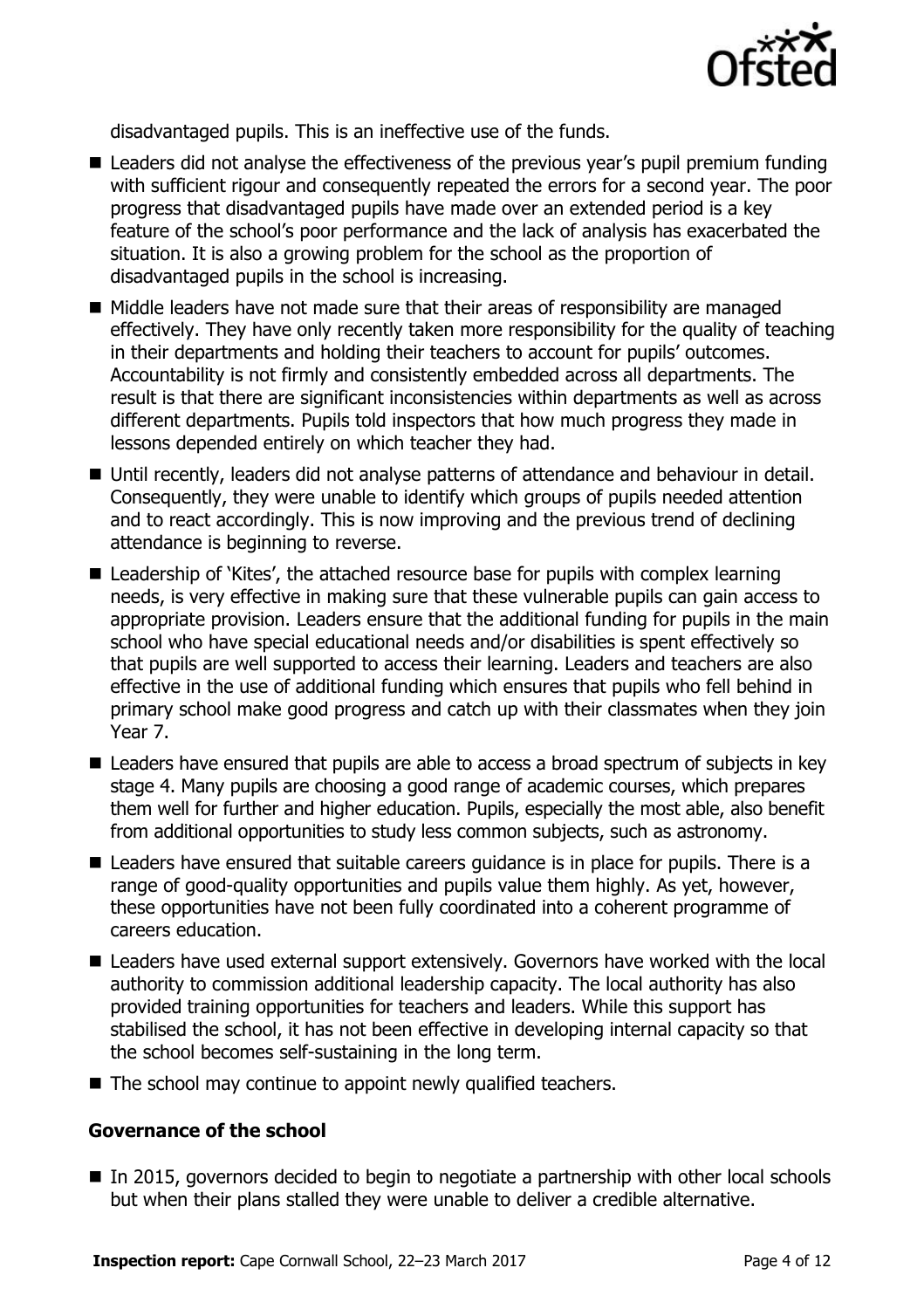

Consequently, governors have been forced into a short-term survival strategy without the means to deliver a model of sustainable high-quality leadership. Governors acknowledge their error and are keen to work with the local authority to find a solution.

- Governors are passionate about the values that underpin the school. They are responsible for the welcoming, community-based ethos and are keen to protect it. They take pride in accepting and in helping pupils who have struggled to succeed in other schools.
- Until recently, governors did not hold school leaders to account. They accepted leaders' reports at face value and did not question underperformance with enough rigour. They therefore had an inaccurate picture of the school's strengths and weaknesses. This has recently improved. They are now taking a more rigorous approach and they have a much clearer picture of the school's performance.

#### **Safeguarding**

- $\blacksquare$  The arrangements for safeguarding are effective.
- Safeguarding is taken very seriously by leaders and staff, who maintain a culture of vigilance. The administration of all aspects of safeguarding is good. All the necessary checks prior to the recruitment of adults at the school are carried out diligently and staff training is up to date.
- Leaders work well with parents and with other local authority colleagues, such as social workers, to ensure vulnerable pupils are kept safe.
- **Pupils report they feel safe and that there is someone that they feel they can talk to if** they have a concern.

#### **Quality of teaching, learning and assessment Inadequate**

- The quality of teaching varies considerably across the school and there are too many occasions when it fails to meet pupils' needs. As a result, pupils do not make the progress they could.
- Typically, teaching expects too little of pupils. In many subjects, teaching does not challenge pupils to build on their skills. Consequently, too many pupils drift along without achieving their potential.
- Teachers do not assess precisely what pupils know, understand and can do. Consequently, they cannot tailor their teaching to meet pupils' needs. The result is that sometimes tasks are too easy for pupils and they fail to engage their attention.
- The school's feedback policy focuses on ensuring pupils know how to improve. However, teachers do not implement this consistently. Pupils therefore often remain confused and unable to correct their work.
- Teachers do not always make use of assessment information when pupils transfer from primary school. Consequently, teachers are unable to accurately pitch work which meets pupils' needs immediately. Pupils report that they are repeating some work they undertook in primary school.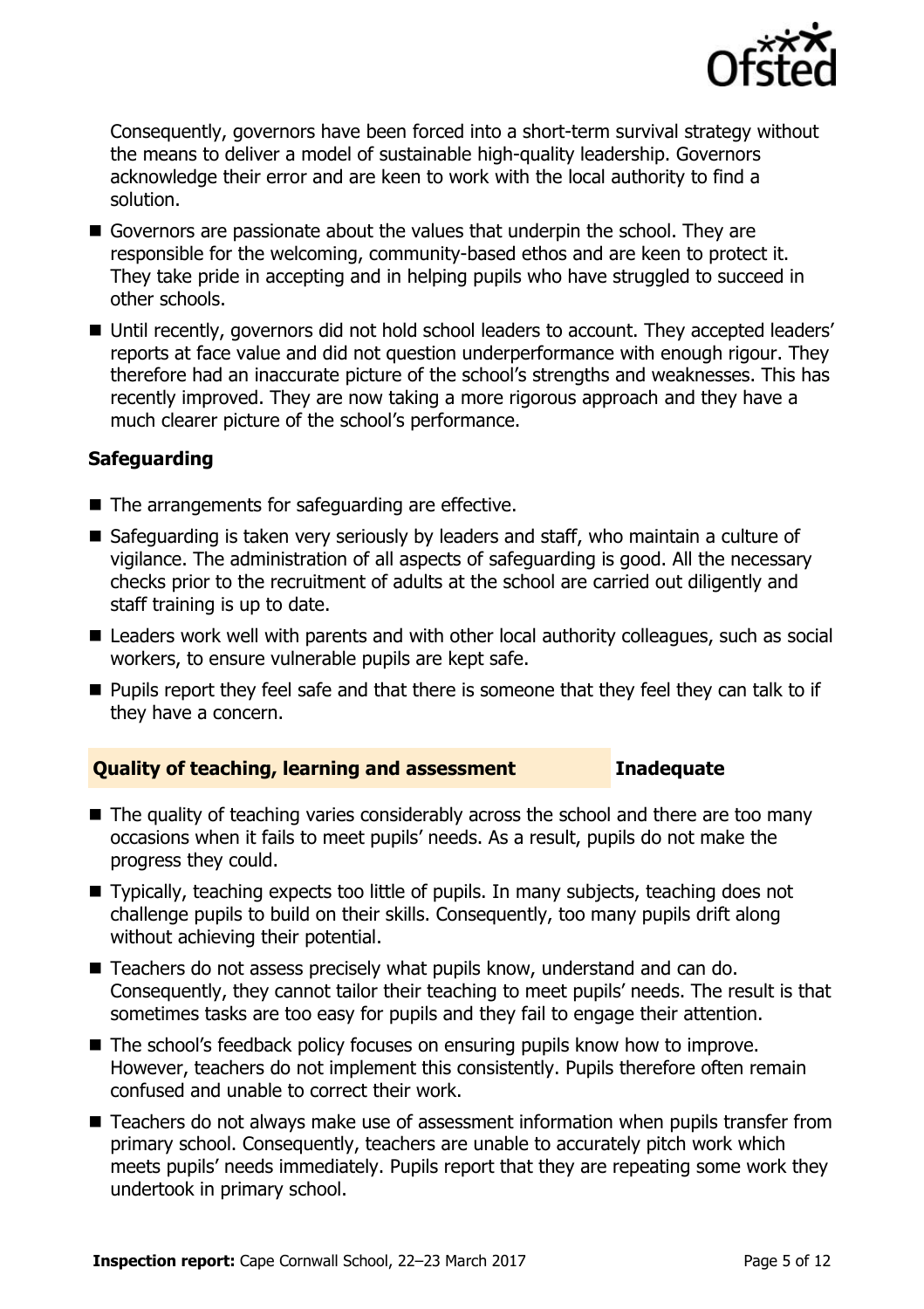

- The most able pupils are not routinely given work which encourages them to strive for the highest standards. In some subjects, the most able pupils attempt additional 'challenge questions' which are designed to encourage them to think more deeply. However, these questions offered to pupils are rarely built on in future learning.
- Teachers do not ensure that disadvantaged pupils receive the extra challenge and support they need. Leaders have provided a range of strategies that teachers may use to help disadvantaged pupils but these are not always applied with sufficient rigour. Disadvantaged pupils often leave their work incomplete and their attendance is poorer. Teachers do not routinely follow up the subsequent gaps in learning. The outcome is that disadvantaged pupils fall far behind other pupils.
- The teaching of literacy is inconsistent between subjects. In English and history, teachers apply the school's literacy policy rigorously but in other subjects teachers do not.
- In English and history, pupils are making strong progress over time as a result of good teaching. Pupils are set challenging tasks which encourage them to think deeply and they are asked questions which probe their understanding. They are then expected to develop answers in extended pieces of writing. The rapid progress they make is evident in their books.

#### **Personal development, behaviour and welfare <b>Requires improvement**

#### **Personal development and welfare**

- The school's work to promote pupils' personal development and welfare requires improvement.
- **Pupils' attitudes to learning vary between subjects and are dependent on the quality of** teaching. Most pupils apply themselves well in their lessons and are keen to succeed. However, there are a number of pupils who give up too easily when faced with a challenge or a task which stretches them. Their concentration wavers and they sit quietly waiting for the lesson to finish.
- Some younger pupils report that they are concerned about bullying. This is reinforced by parents who feel that their children are sometimes the victims of bullying. However, both parents and pupils say that the school deals well with these issues.
- **Pupils understand how to stay safe in both the real and the virtual worlds. Their** understanding of online safety is very good. They are less well prepared, however, on other aspects of living in the modern world. They do not have a clear understanding of British values, for example.
- The school cares for its pupils well. Parents report that when their children need extra emotional support, the school responds well, providing individual care and ensuring that each pupil receives the attention they need.
- **Pupils benefit from good careers guidance which prepares them for the next stage in** their education. For most pupils, this is at a local further education college, which works well with the school to provide effective transition.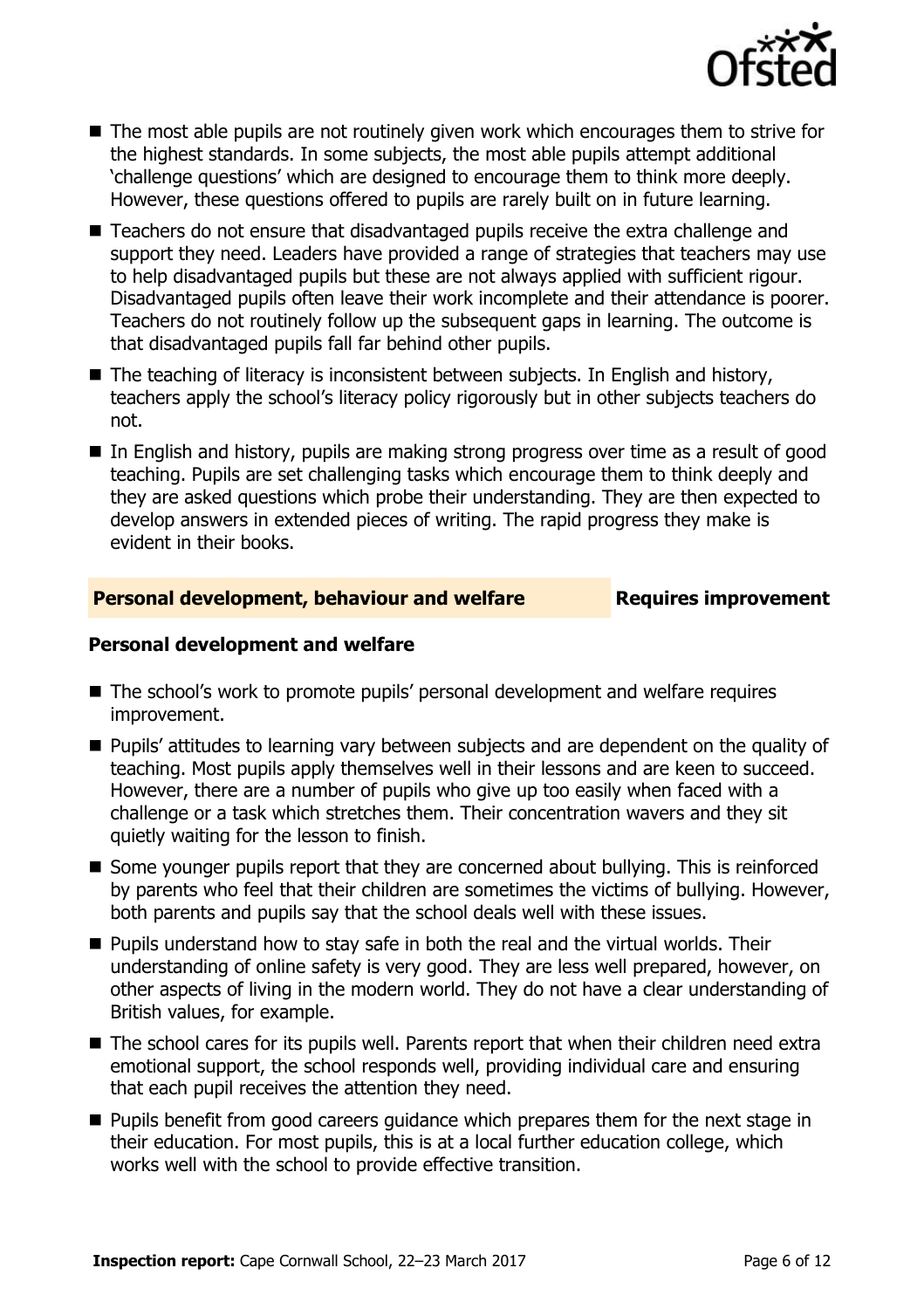

- A small number of pupils attend off-site provision because they are struggling to learn in school. The school works closely with the providers to ensure pupils are well looked after and make progress with their learning.
- **Pupils who attend the 'Kites' resource base flourish because the staff ensure that they** receive well-planned care to meet their individual needs. Their personal development needs are addressed effectively and this allows them to engage in their learning.

### **Behaviour**

- The behaviour of pupils requires improvement.
- The vast majority of pupils act in a mature and sensible manner around the school site at break and lunchtimes. They are polite and respectful of each other and they are confident when talking with adults. However, a few older boys do not behave as well. They are boisterous with each other and with others. As a result, some younger pupils feel nervous around them. School leaders have taken firm action to deal with this recently and this has led to improvements in the behaviour of this small group.
- Behaviour in lessons is generally good. Relationships between staff and pupils are positive and pupils respond quickly when spoken to by staff. However, sometimes, when teaching is weaker, a minority of pupils disrupt the learning of others.
- School leaders have now halted the long-term decline in attendance. Although attendance is still below the national average there are some signs of improvement. However, too many disadvantaged pupils and those who have special educational needs and/or disabilities are persistently absent. This is slowing the progress these pupils make.

#### **Outcomes for pupils Inadequate**

- **Pupils' progress overall has typically been weaker than the national average over the** last four years, although it was in line with other schools in 2016. Pupils currently in Year 11 are not making good progress.
- In 2016, approximately half of the year group gained a GCSE grade A to C in both English and mathematics. This compares with six out of ten, nationally.
- **Progress is inconsistent between subjects. In English and history pupils do well as a** result of the good teaching they receive. In other subjects, for example in mathematics, science and geography, they make much slower progress and the standards they reach are lower.
- Disadvantaged pupils make slower progress than in nine out of ten schools in the country. Progress has been poor for three of the last four years and shows no sign of significant improvement. Less able disadvantaged pupils made particularly slow progress in 2016.
- The most able pupils achieved in line with their peers nationally in 2016. In 2016, these pupils reached very high standards in English, where they gained almost twice the national average of GCSE grades A\* and A. In mathematics and science they achieved far fewer of the higher grades than in other schools. The most able pupils currently in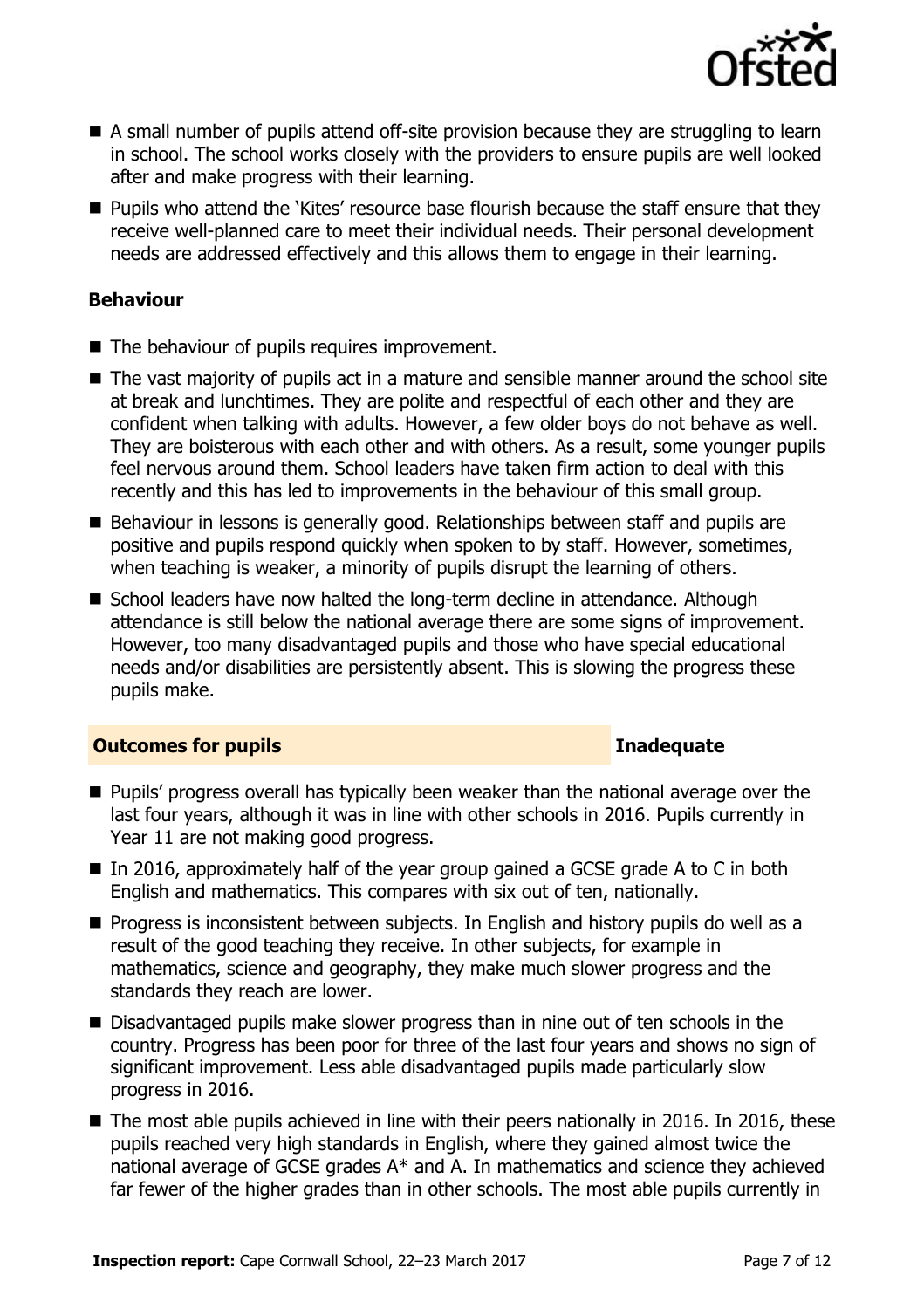

school are following a broadly similar pattern. They are achieving well in English and history and poorly in mathematics and science.

- Pupils who have special educational needs and/or disabilities make good progress from their starting points. The school ensures that each pupil develops their skills appropriately. For some pupils, this involves achieving a full range of GCSEs; for others it may involve other, more appropriate, outcomes. Pupils attending alternative provision also benefit from a curriculum which is adapted to meet their needs and so make good progress.
- Most pupils have good basic literacy skills. They make good use of opportunities in some subjects, for example history and geography, to practise the skills they learn in English lessons. In these subjects, teachers give pupils clear advice about their literacy alongside the content of their own subject. Pupils are less confident with numeracy. They resort to using a calculator too readily.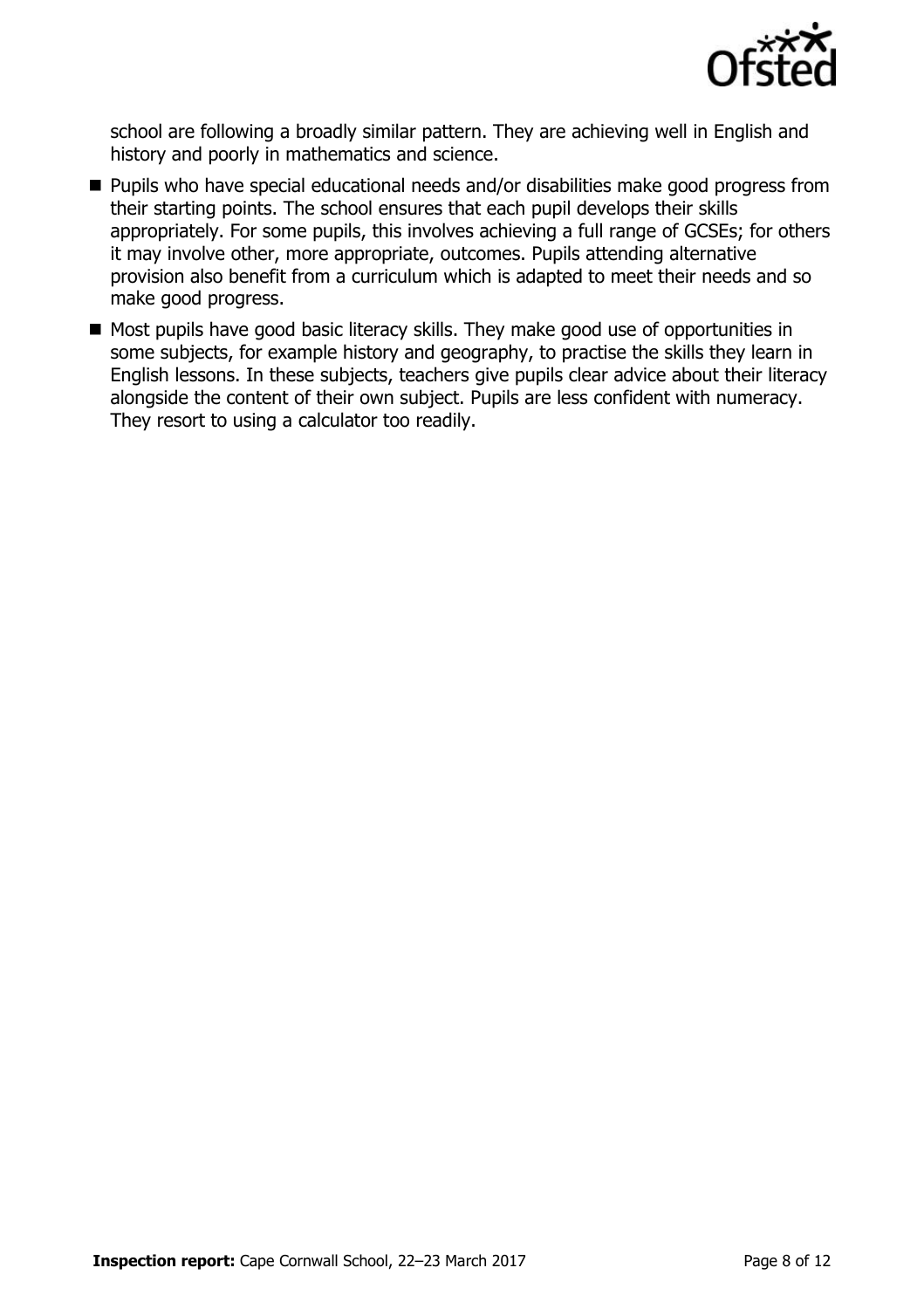

# **School details**

| Unique reference number | 112063   |
|-------------------------|----------|
| Local authority         | Cornwall |
| Inspection number       | 10024979 |

This inspection was carried out under section 8 of the Education Act 2005. The inspection was also deemed a section 5 inspection under the same Act.

| Type of school                      | Secondary comprehensive         |
|-------------------------------------|---------------------------------|
| School category                     | Foundation                      |
| Age range of pupils                 | 11 to 16                        |
| <b>Gender of pupils</b>             | Mixed                           |
| Number of pupils on the school roll | 312                             |
| Appropriate authority               | The governing body              |
| Chair                               | <b>Rachel Thomas</b>            |
| Acting executive headteacher        | Jan Woodhouse                   |
| Telephone number                    | 01736 788501                    |
| Website                             | http://www.cape.cornwall.sch.uk |
| Email address                       | enquiries@cape.cornwall.sch.uk  |
| Date of previous inspection         | <b>July 2013</b>                |

### **Information about this school**

- The school is much smaller than the average secondary school.
- The school is currently overseen by a temporary executive headteacher who has been commissioned from another local school.
- The proportion of pupils who have special educational needs and/or disabilities is above average.
- The proportion of pupils supported by pupil premium funding is above average.
- Almost all pupils are of White British heritage. There are very few from minority ethnic groups and a very few speak English as an additional language.
- The school meets the government's current floor standards, which set the minimum expectations for pupils' attainment and progress by the end of Year 11.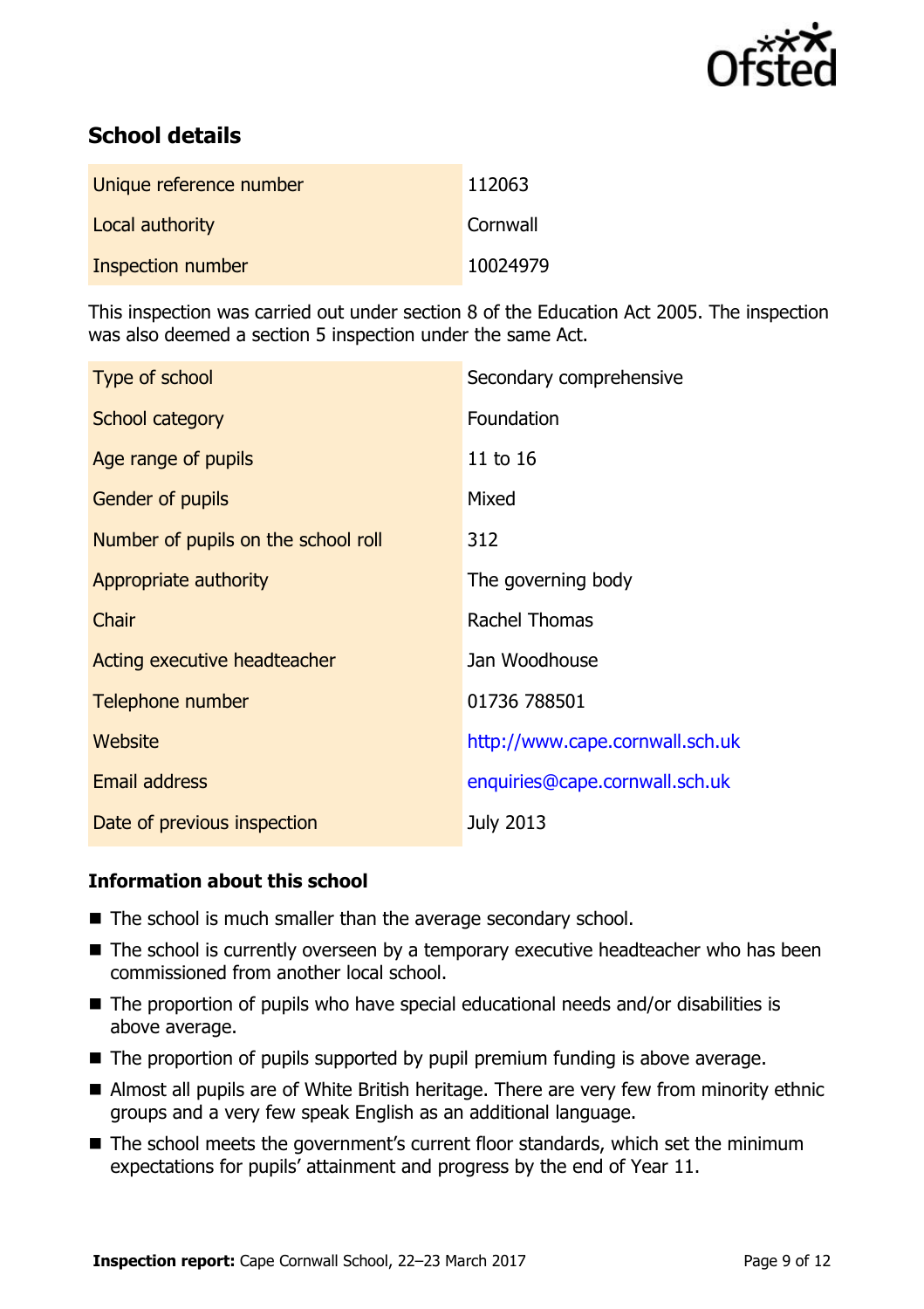

- The school uses a number of small alternative providers to meet the needs of some pupils who struggle to be successful in school.
- The school hosts 'Kites', a resource base for pupils with complex learning needs.
- The school meets requirements on the publication of specified information on its website.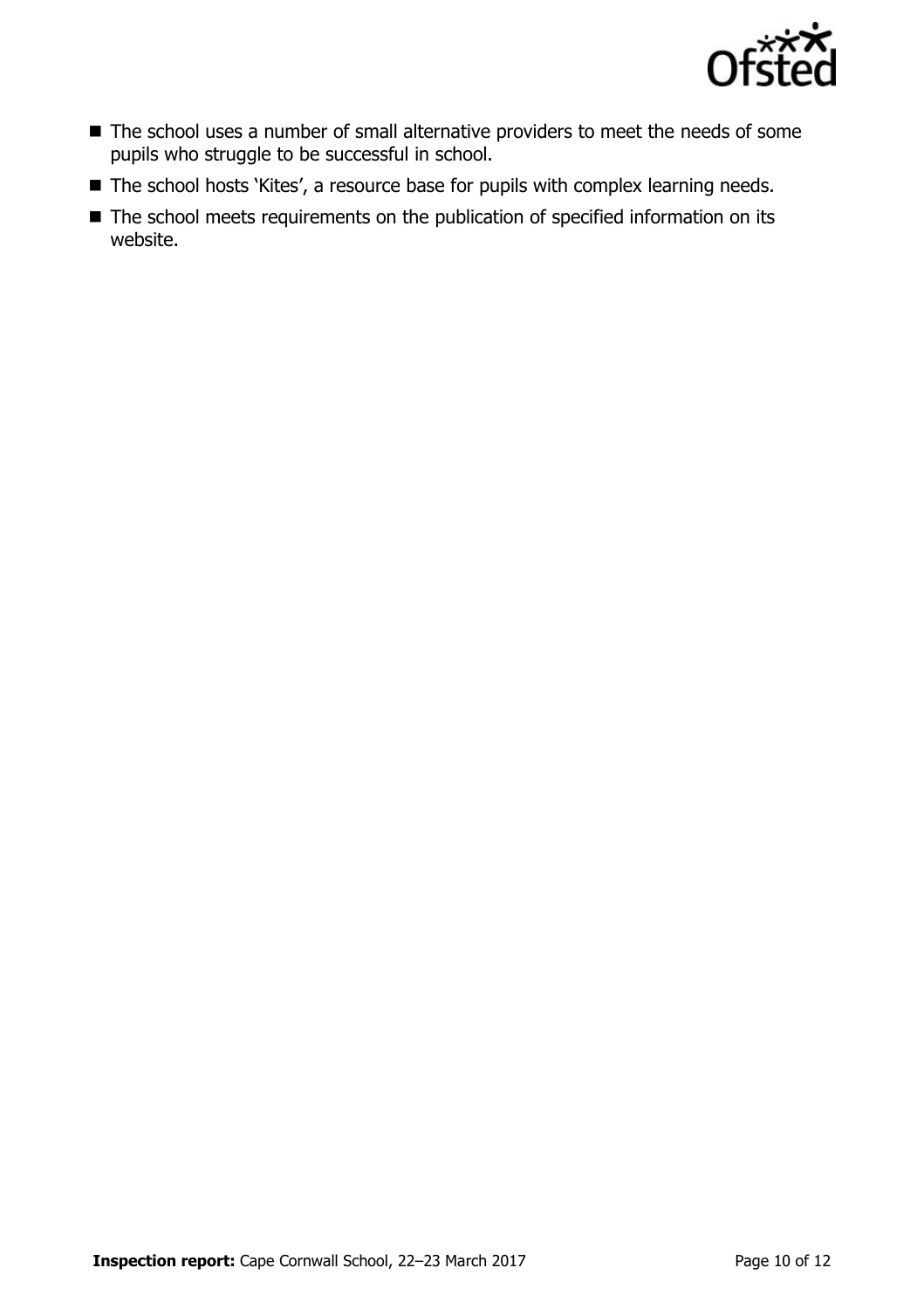

# **Information about this inspection**

- Inspectors observed learning across a wide range of subjects and age groups, and scrutinised a wide range of pupils' written work. Some of the observations were conducted jointly with senior leaders.
- **Inspectors looked at a range of documentation including minutes of governors'** meetings, development plans, analysis of pupils' progress, attendance and behaviour data, safeguarding documents and the school's review of its own performance.
- Meetings were held with governors, the executive headteacher, senior and middle leaders, and groups of pupils.
- An inspector spoke with representatives of the alternative providers the school uses.
- Inspectors took account of 46 responses to Ofsted's online questionnaire, Parent View. They also took into account the 8 responses to the staff questionnaire.

#### **Inspection team**

| Andrew Lovett, lead inspector | Her Majesty's Inspector |
|-------------------------------|-------------------------|
| Gillian Carter                | Ofsted Inspector        |
| <b>Malcolm Willis</b>         | Ofsted Inspector        |